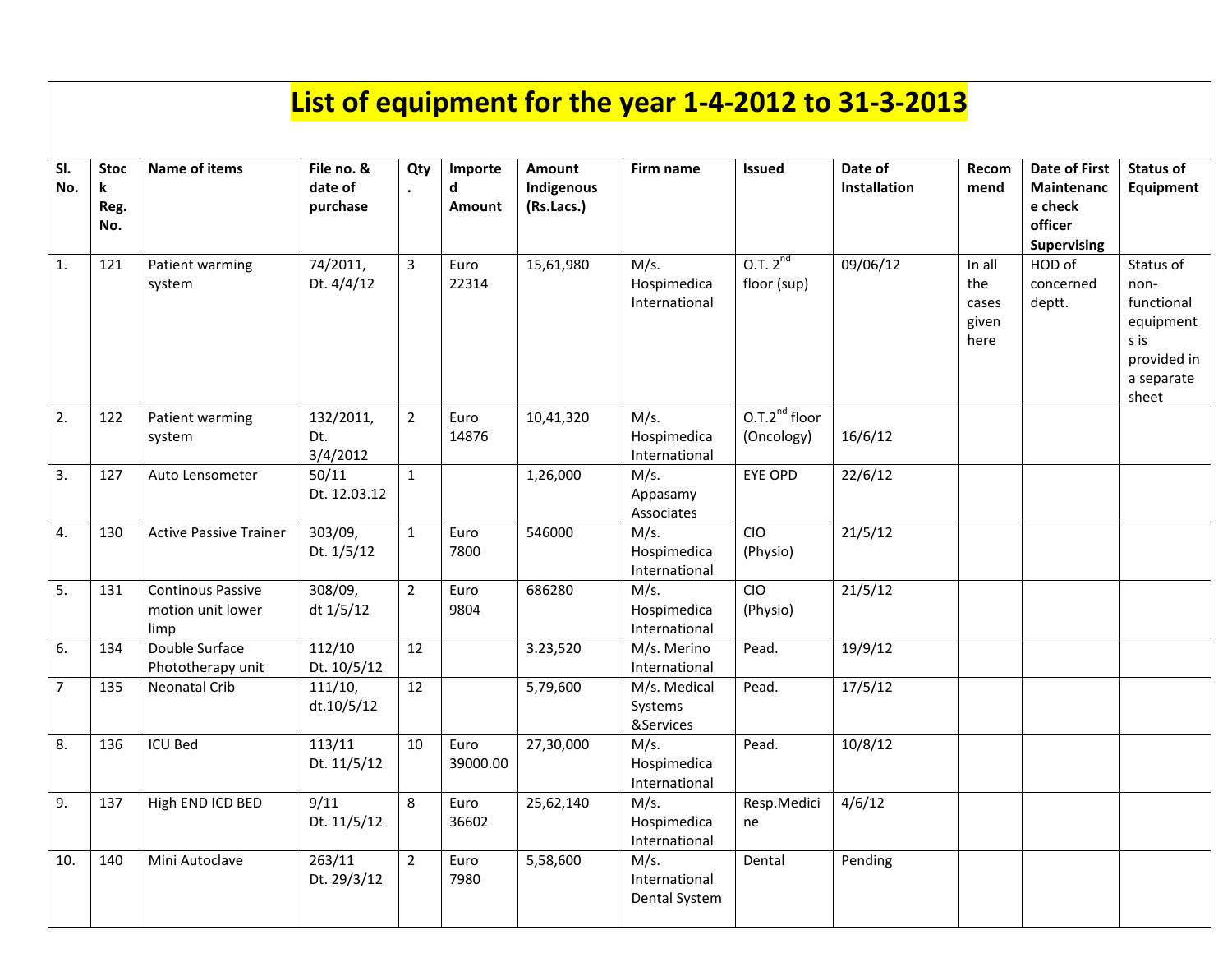| 11. | 153 | <b>Ultrasound Hands free</b><br>with suction               | 143/11<br>13/6/12        | $\overline{2}$      | Euro<br>9000         | 6,30,000  | M/s.<br>Hospitmedica<br>insternational                | SIC (physio)                 | 3/7/12   |  |  |
|-----|-----|------------------------------------------------------------|--------------------------|---------------------|----------------------|-----------|-------------------------------------------------------|------------------------------|----------|--|--|
| 12. | 157 | Micro vascular<br>instrument set                           | 105/10<br>20/6/2012      | $\mathbf{1}$<br>set | Euro<br>10605        | 7,42,350  | M/s.<br>Cosmotec<br>Medicaments                       | $0.7.2nd$ floor<br>(surgery) | 20/6/12  |  |  |
| 13  | 159 | Skin Grafting Handle                                       | 20/11<br>Dt. 29/6/12     | 20                  |                      | 11,23,500 | M/s.<br>Myovatec,<br>surgical<br>Systems Pvt.<br>Ltd. | BOT+POT                      | 29/6/12  |  |  |
| 14. | 161 | Video Pluerascopy                                          | 01/11<br>Dt.23/6/12      | 01                  |                      | 33,00,000 | M/s. DSS<br>Imagetech<br>Pvt.                         | Ward-32                      | 29/6/12  |  |  |
| 15. | 162 | High End ICU<br>ventilator                                 | 353/09<br>Dt.7/2/12      | 4                   | Euro<br>17900        | 12,53,000 | M/s. Drager<br>Medical (I) Pvt.                       | Ward-32                      | 22/03/12 |  |  |
| 16. | 168 | Full HD endoscopic<br>Camera with<br>monitor& light Source | 123/11, dt.<br>6/7/12    | $\mathbf{1}$        |                      | 14,29,300 | M/s. Arogya<br>International                          | Mty.+FPOT                    | 2/8/12   |  |  |
| 17. | 170 | LED O.T. Ceiling Light                                     | 55/11,<br>16/7/12        | $\overline{2}$      | <b>EURO</b><br>21236 | 14,86,520 | M/s. Shalya<br>International                          | O.T. $4^{th}$ floor<br>(ENT) | 16/7/12  |  |  |
| 18. | 171 | Long Wave Diathermy                                        | 151,<br>18/7/12          | $\overline{2}$      |                      | 2,69,850  | M/s. Biotech                                          | Physio-SIC                   | 5/9/12   |  |  |
| 19. | 172 | <b>Combination Therapy</b>                                 | 36/11,<br>19/7/12        | $\overline{2}$      | Euro<br>13500        | 9,45,000  | M/s.<br>Hospimedica<br>International<br>Ltd           | Physio. CIO                  | 5/9/12   |  |  |
| 20. | 173 | Pulse oximeter                                             | 138/11, dt<br>19/7/12    | 5                   |                      | 1,77,751  | M/s. Allied<br>Medical<br>Limited                     | ICCU                         | 9/11/12  |  |  |
| 21  | 176 | Water purification<br>system                               | 84/10,<br>27/7/12        | $\mathbf{1}$        |                      | 4,47,695  | M/s. Rions<br>India                                   | Hematology                   | 22/8/12  |  |  |
| 22  | 177 | <b>Binocular Microscope</b>                                | $0 - 4/12,$<br>3/7/12    | $\overline{3}$      |                      | 1,18,171  | M/s. N.K Jain<br>Instruments<br>Pvt. Ltd.             | Skin OPD                     | 28/7/12  |  |  |
| 23  | 188 | Automatic Vacuum<br>enclosed                               | 292/08, dt<br>22/11/12   | $\mathbf{1}$        | Euro<br>28000        | 19,60,000 | M/s. York<br>Scientific<br>Industries Pvt.<br>Ltd.    | Histopathol<br>ogy Lab.      | 9/7/2012 |  |  |
| 24  | 191 | <b>Binocular Microscope</b>                                | $0-4/12$ , dt.<br>5/6/12 | 3                   |                      | 1,18,171  | M/s. N.K. Jain<br>Instruments<br>Pvt. Ltd.            | Pediatrics                   | 27/9/12  |  |  |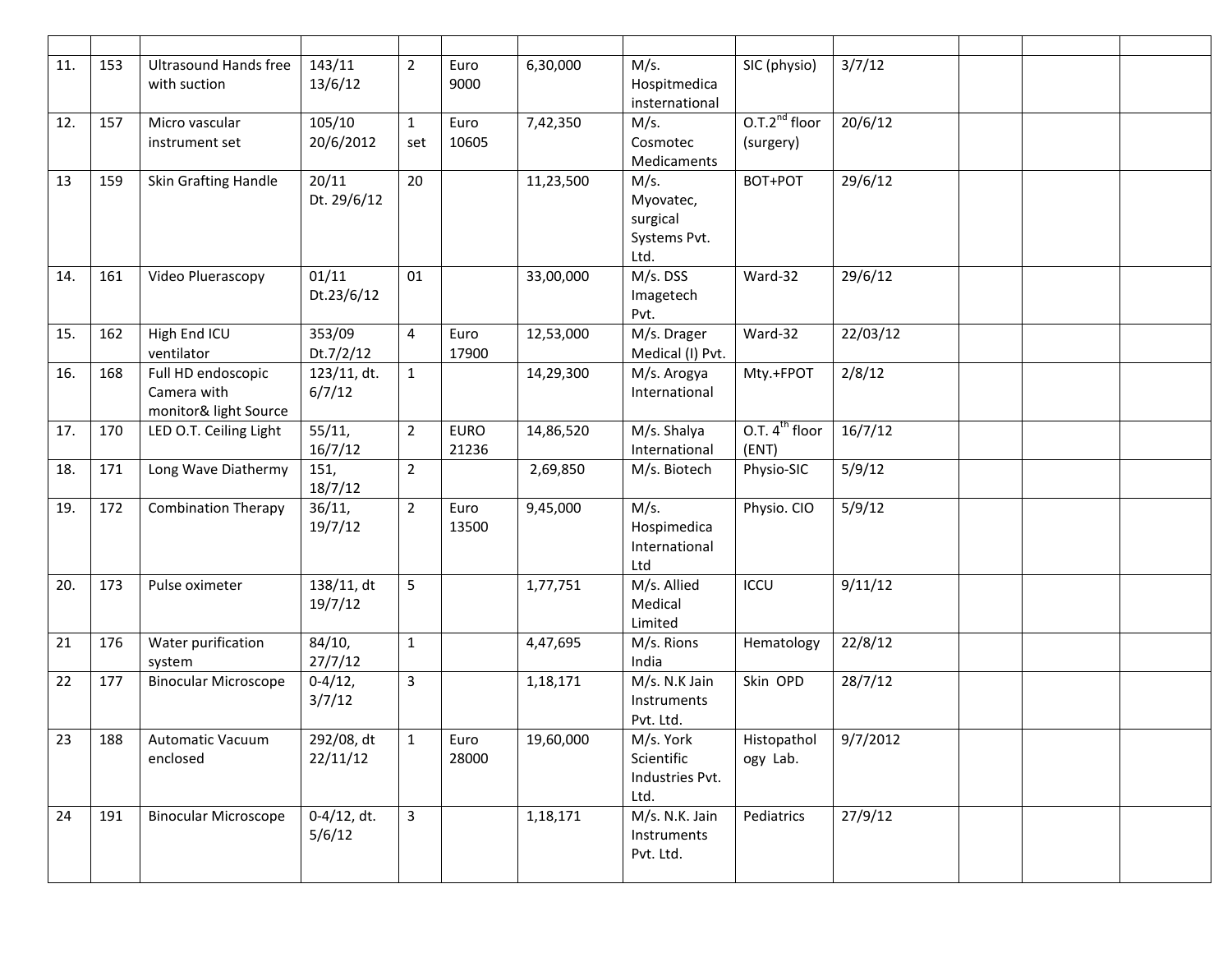| 25  | 192 | O.T. Table                             | $0-4/11$ , dt<br>7/8/12     | $\mathbf{1}$   | US\$<br>14220 | 7,82,100              | M/s. Steris<br>(India) Pvt.<br>Ltd.                    | Ward-31                              | Pending    |  |  |
|-----|-----|----------------------------------------|-----------------------------|----------------|---------------|-----------------------|--------------------------------------------------------|--------------------------------------|------------|--|--|
| 26  | 193 | O.T. Light                             | $0-4/11$ , dt.<br>7/8/12    | $\mathbf{1}$   | US\$2110<br>0 | 11,60,500             | M/s. Steris<br>(India) Pvt Ltd.                        | Ward-31                              | Pending    |  |  |
| 27  | 194 | <b>Scanning Laser</b>                  | (31)/11,<br>dt14/8/2012     | $\mathbf{1}$   | Euro<br>7400  | 5,18,000              | M/s.<br>Hospimedica<br>International<br>Ltd.           | CIO (physio)                         | 5/9/12     |  |  |
| 28  | 195 | Shockwave Therapy                      | 32/11, dt<br>14/8/12        | $\overline{2}$ | Euro<br>53000 | 37,10,000             | M/s.<br>Hospimedica<br>International                   | CIO (Physio)                         | 5/9/12     |  |  |
| 29  | 196 | Refrigerated<br>Centrifuge             | 02/11, dt<br>16/8/12        | $\mathbf{1}$   | Euro<br>3600  | 2,52,000              | M/s. Ependorf<br>India Limited                         | Microbiolog                          | Pending    |  |  |
| 30  | 198 | A Scan Biometer                        | 225/11, dt.<br>17/8/12      | $\mathbf{1}$   |               | Rs. 2,15,000          | M/s. Bio<br>MedixOptotec<br>hnik& Devices<br>Pvt. Ltd. | Eye OPD                              | 4/9/2011   |  |  |
| 31  | 199 | <b>ECG Machine</b>                     | 129/11<br>Dt. 21/8/12       | 5              |               | Rs. 4,72,500          | M/s.<br>Technomed<br>Service                           | Physiology<br><b>VMMC</b>            | 10/9/12    |  |  |
| 32  | 200 | <b>NIBP Monitor</b>                    | 113/10,<br>dt. 27/8/12      | 3              |               | Rs. 1,27,418          | M/s. Supper<br>Medicare<br>Agences                     | Pead.                                | Pending    |  |  |
| 33  | 201 | Defibrillators                         | 135/11,<br>dt. 4/9/12       | 10             | US\$<br>74000 | 40,70,000             | M/s. Hospimax<br>Healthcare<br>Pvt. Ltd.               | Cardiology                           | 19/11/12   |  |  |
| 34  | 203 | Video Bronchoscopy<br>System           | 15/11,<br>dt. 13/9/11       | $\mathbf{1}$   |               | Rs.<br>$31,24,837/$ - | M/s. DSS<br>Imagetech Pvt.<br>Ltd.                     | Resp.<br>Medicine                    | 20/10/2012 |  |  |
| 35. | 204 | Flexible Ureteroscope                  | 6/2011,<br>dt. 13/9/12      | $\overline{2}$ | Euro<br>33532 | 23,47,240             | M/s. Eagle<br>Medical<br>Systems                       | Urology                              | Pending    |  |  |
| 36  | 205 | Dual Frequency Radio<br>Surgical Knife | $1-3(04)/10$<br>dt. 17/9/12 | $\mathbf{1}$   |               | Rs.<br>16,09,440/-    | M/s.<br>Hospimeidca<br>International<br>Ltd.           | Nephrology                           | 26/9/2012  |  |  |
| 37. | 209 | Flexible Bronchoscope                  | 76/111<br>Dt.28/9/12        | $1\,$          |               | Rs. 4,49,100/-        | M/s. DSS<br>Imagetech Pvt.<br>Ltd.                     | Anesthesia                           | 26/11/12   |  |  |
| 38  | 210 | Semi Recumbent Ergo<br>meter           | 34/11,<br>dt. 28/9/12       | $\overline{2}$ | Euro<br>16000 | Rs.8,87,388           | M/s. Medical<br>Point Ltd.                             | CIO (Physio)                         | 26/10/12   |  |  |
| 39  | 211 | C. Arm Image<br>Intensifier            | 28/11,<br>Dt. 27/9/12       | $\mathbf 1$    | US\$<br>48000 | 26,40,000             | M/s. Wipro Ge<br>Healthcare                            | 0.7.2 <sup>nd</sup><br>floor (Ortho) | Pending    |  |  |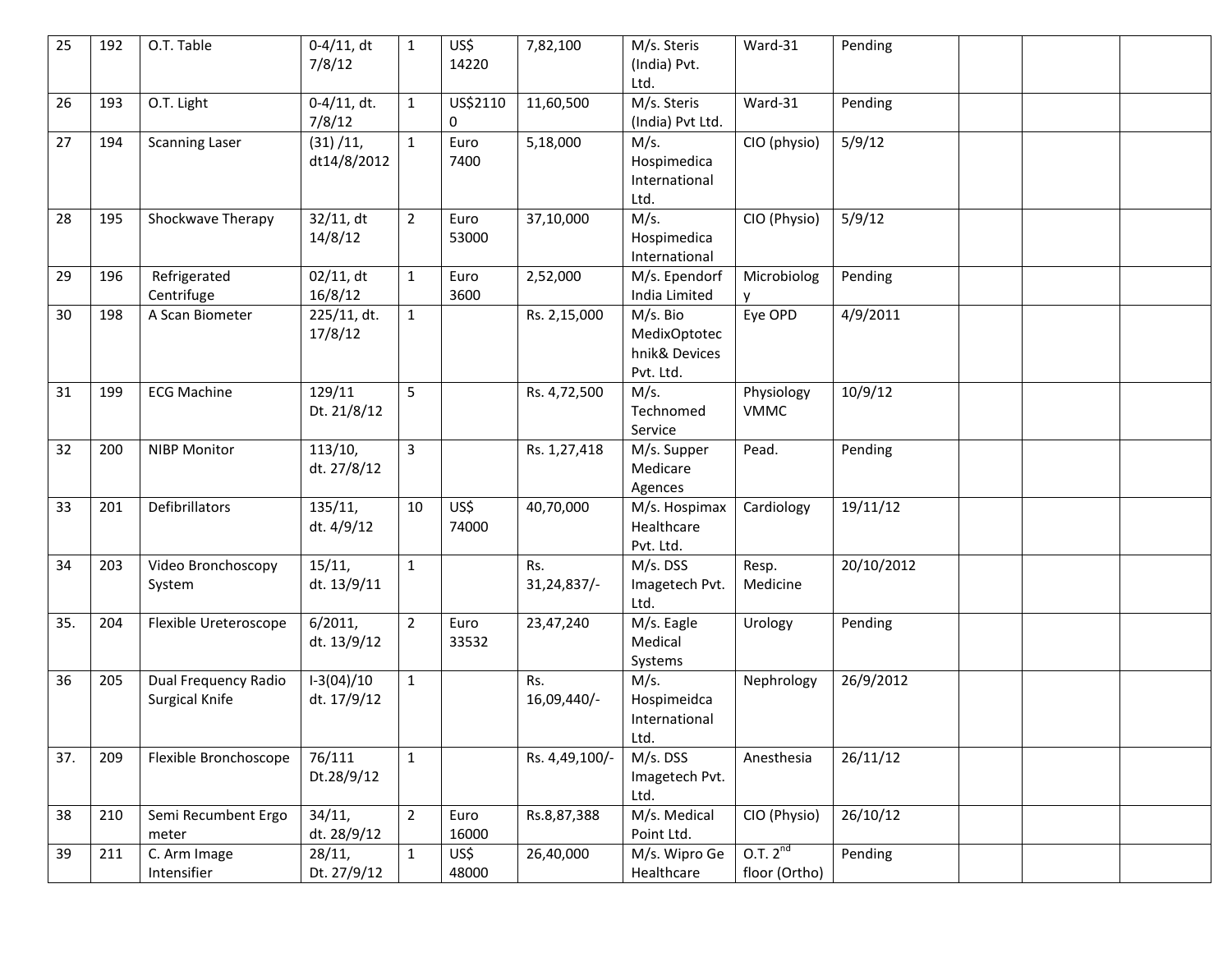| 40 | 212 | Laparoscopic Hand<br>Instruments             | 107/10,<br>dt               | $\mathbf{1}$   |                 | Rs. 6,77,880   | M/s. A2Z<br>Medical &<br>Surgical<br>Supplies         | 0.7.2 <sup>nd</sup><br>floor              | 18/12/12 |  |  |
|----|-----|----------------------------------------------|-----------------------------|----------------|-----------------|----------------|-------------------------------------------------------|-------------------------------------------|----------|--|--|
| 41 | 219 | Knee Active Motion<br>Trainer                | 11/12<br>Dt.<br>11/10/12    | $\overline{2}$ |                 | Rs. 9,26,100   | M/s.B.R.<br>Biomedical<br>Pvt. Ltd.                   | SIC (Physio)                              | 4/9/2012 |  |  |
| 42 | 222 | Electro Surgical Unit                        | 102/10, dt.                 | 3              | Euro<br>31958   | 22,37,060      | M/s. Arogya<br>International                          | RTU (ward-<br>38)                         |          |  |  |
| 43 | 226 | ICU                                          | 27/11, dt.<br>18/10/12      | 15             |                 | Rs. 40,18,911  | M/s. Manav<br>Electronics                             | Burn ICU &<br>O.T.                        | 18/10/12 |  |  |
| 44 | 235 | Laparoscopic Hand<br>Instruments             | 107/10, dt.<br>5/11/12      | $\mathbf{1}$   | Euro<br>1441.10 | 1,00,877       | M/s. Flex<br>Medicare                                 | 0.7.2 <sup>nd</sup><br>floor<br>(surgery) |          |  |  |
| 45 | 237 | Arthroscopic Cautery                         | 154/11, dt.<br>6/11/12      | $\overline{2}$ |                 | Rs. 8,72,500   | M/s. Universal<br>Ortho                               | 0.7.2 <sup>nd</sup><br>floor(SIC)         | 11/12/12 |  |  |
| 46 | 240 | <b>Fumigation Machine</b>                    | 152/11,<br>dt.16/11/12      | 5              |                 | Rs. 1,41,750/- | M/s. Cure<br>Surgical                                 | <b>SIC</b>                                | 13/12/12 |  |  |
| 47 | 241 | Electro Hydraulic O.T.<br>Table              | 99/10, dt. 16/<br>11/12/12  | $\mathbf{1}$   | Euro<br>29644   | 20,75,80       | M/s. Eagle<br>Medical<br>Systems Pvt.<br>Ltd.         | O.T. $1st$ floor                          |          |  |  |
| 48 | 248 | Bone Surgery Inst. Set                       | 24/11, dt.<br>23/11/12      | 3              | Euro<br>8832.00 | 6,18,240       | M/s.<br>CosmotecMed<br>Pvt. Ltd.                      | Burns &<br>Plastic<br>Surgery             |          |  |  |
| 49 | 249 | M&B. Patient Monitor                         | 159/09, dt.<br>30/10/12     | 10             | USD1200<br>0    | 6,60,000       | M/s. Meditech<br>Innovations                          | Pead.                                     |          |  |  |
| 50 | 253 | Arthroscopic set                             | 155/11<br>Dt.3/12/12        | 5<br>set       |                 | Rs. 6,99,290/- | M/s. Cure<br>Surgicals                                | SIC O.T.                                  | 2/1/13   |  |  |
| 51 | 254 | Direct<br>Ophthalmoscope                     | $0-4/2012,$<br>dt. 4/12/112 | 20             |                 | Rs.5,10,300/-  | M/s. Towa<br>Sales<br>Corporation                     | EYE OPD                                   | 20/2/13  |  |  |
| 52 | 256 | LED O.T. Celling Light                       | 55/11, dt,<br>5/12/12       | $\mathbf{1}$   | Euro<br>20174   | 14, 12, 180    | M/s. Shalya<br>International                          | Mty.O.T.                                  |          |  |  |
| 53 | 260 | <b>Tube Sealer</b>                           | 250/09<br>Dt.<br>11/12/12   | 5              | Euro<br>9942.50 | 6,95,975       | M/s. Indian<br>Surgical<br>Equipment Co.              | <b>Blood Bank</b>                         | 25/3/13  |  |  |
| 54 | 263 | CDV system                                   | 06/12, dt.<br>19/12/12      | $\overline{2}$ |                 | Rs. 20,72,700  | M/s. CHSPL<br>Common<br>Health<br>Systems (P)<br>Ltd. | Anatomy<br><b>VMMC</b>                    | 17/1/13  |  |  |
| 55 | 264 | Semi Automated<br><b>Coagulation Analzer</b> | 294/09<br>Dt.26/12/12       |                |                 | 2,18,000       | M/s. Transasia<br><b>Bio Medicals</b>                 | Pathology                                 |          |  |  |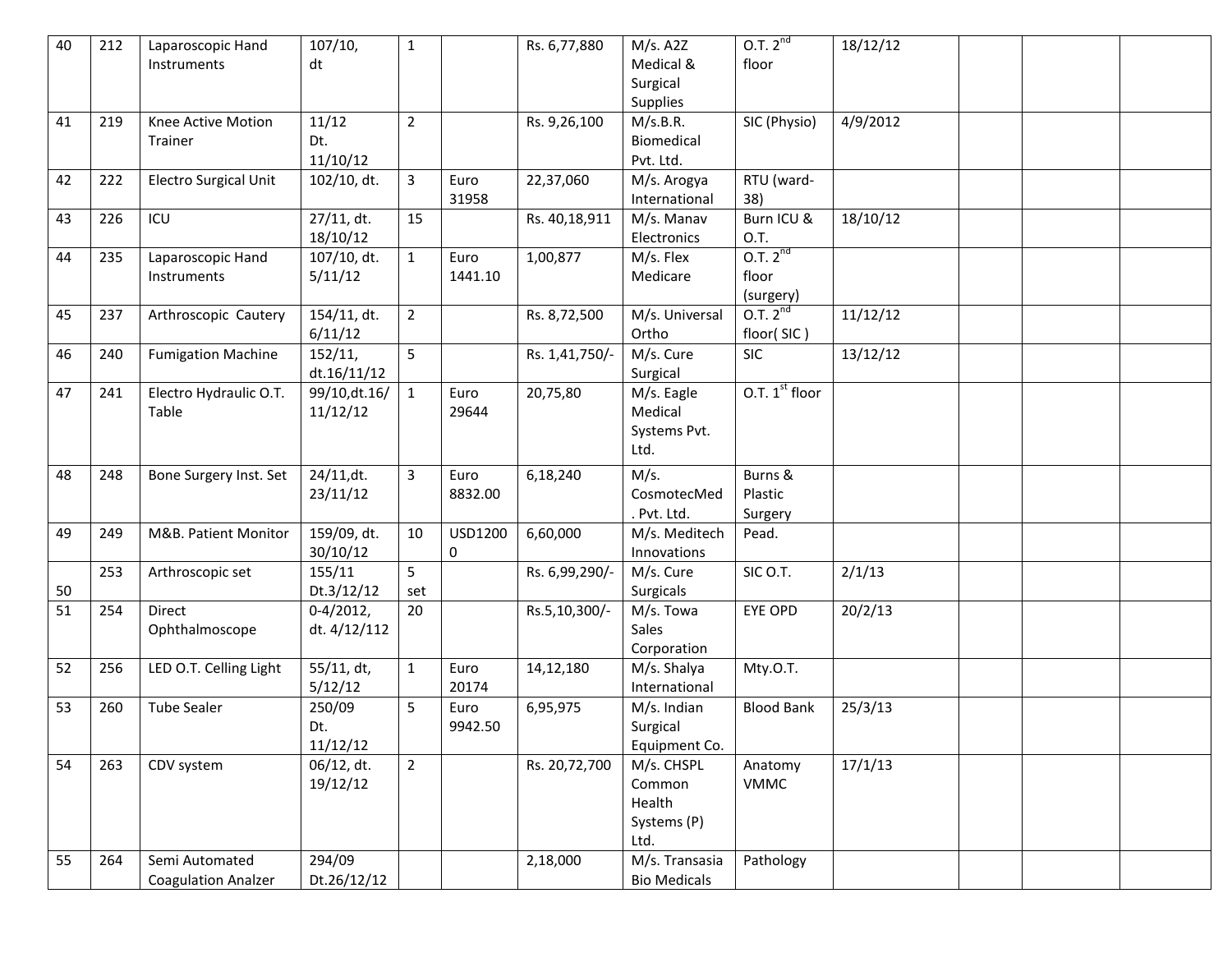|     |             |                                             |                            |                     |               |                    | Ltd.                                              |                                                       |          |  |  |
|-----|-------------|---------------------------------------------|----------------------------|---------------------|---------------|--------------------|---------------------------------------------------|-------------------------------------------------------|----------|--|--|
| 56  | 266         | Articulator set                             | 58/11,<br>Dt.31/12/12      | $\mathbf{1}$<br>set |               | Rs. 7,29,750/-     | M/s. Avco<br>Consultancy<br>Services Pvt.<br>Ltd. | Dental                                                | 13/3/13  |  |  |
| 57  | 267         | <b>Extraction Forceps</b>                   | 59/11, dt.<br>31/12/12     | $\mathbf{1}$<br>set |               | Rs.<br>10,12,420/- | M/s. Avco<br>Consultancy<br>Services Pvt.<br>Ltd. | Dental                                                | 31/12/12 |  |  |
| 58  | 269         | Instruments                                 | $0-4/12$ , dt,<br>21/11/12 | $\mathbf{1}$<br>set |               | Rs.<br>16,35,447/- | M/s.<br>Technomed<br>Incorporates                 | O.T. $3^{rd}$ floor<br>(ortho)                        | 21/12/12 |  |  |
| 59. | 275         | Massage Table                               | 13/10,<br>15/11/12         | 6                   |               | Rs. 3,46,500/-     | M/s.<br>International<br>Electro<br>Medical Co.   | Rehab.                                                | 26/12/12 |  |  |
| 60. | 276         | Instruments                                 | $0-4/12$ , dt.             | 3<br>set            |               | Rs.<br>19,81,016/- | M/s. Synthes<br>Medical (P)<br>Ltd.               | Ortho EOT                                             | 3/1/13   |  |  |
| 61  | 278         | <b>Blood Bank</b><br>Refrigerator           | 12/12, dt.<br>2/1/13       | $\overline{2}$      |               | Rs.5,67,000/-      | M/s. Insignia<br>International                    | <b>Blood Bank</b>                                     | 8/1/13   |  |  |
| 62  | 281         | Ultrasonic<br>Osteosurgery systems          | 17/09, dt.<br>9/1/13       | $\mathbf{1}$        |               | Rs.<br>28,35,000/- | M/s. Cure<br>Surgicals                            | 0.7.2 <sup>nd</sup><br>floor (O.T.<br>$2^{nd}$ floor) | 7/2/13   |  |  |
| 63  | 282         | Laparoscopic Hand<br>Inst.                  | 107/12,<br>dt.3/1/13       | $\mathbf{1}$<br>set |               | Rs. 1,42,000/-     | M/s. Fortune<br>Meditech `                        | 0.7.2 <sup>nd</sup><br>floor<br>(Surgery)             | 3/1/13   |  |  |
| 63  | 289         | Microwave Diathermy<br>unit                 | 78/2011, dt.<br>6/10/12    | $\mathbf{1}$<br>set | Euro<br>21226 | 14,85,820          | M/s.<br>M.W.Enterpris<br>es                       | Rebab.                                                | 6/10/13  |  |  |
| 64  | 290         | <b>General Plastic</b><br>Surgery Inst. Set | $21/11$ , dt.<br>10/1/13   | 6                   | Euro<br>13286 | 9,30,048           | M/s. Link<br>Medical<br>Systems                   | B&P O.T.                                              | 5/3/13   |  |  |
| 65  | 291         | Micro vascular<br>surgical inst. Set        | 211/09, dt.<br>23/1/13     | $\overline{3}$      | Euro<br>32728 | 22,90,960          | M/s. Link<br>Medical<br>Systems                   | <b>B&amp;P O.T.</b>                                   | 5/3/13   |  |  |
| 66  | $\vert$ 292 | Lung Sound<br><b>Ausculation Trainer</b>    | 09/12, dt.<br>17/1/13      | $\mathbf 1$         |               | Rs.<br>35,80,500/- | M/s. B.R.<br><b>Biomedicals</b>                   | Cardiology                                            | 13/2/13  |  |  |
| 67  | 293         | Vital sing Monitor,                         | $107/11$ , dt.<br>15/1/13  | $\mathbf{1}$<br>set |               | Rs.<br>19,39,841/- | M/s.<br>Hospimedicall<br>nsternational<br>Ltd.    | Urology                                               | 17/1/13  |  |  |
| 68  | 11          | Microscope                                  | $0-4/12$ , dt.<br>18/1/13  | 40                  |               | Rs.<br>15,75,650/- | M/s. N.K. Jain<br>Inst. Pvt. Ltd.                 | Pathology                                             | 19/2/13  |  |  |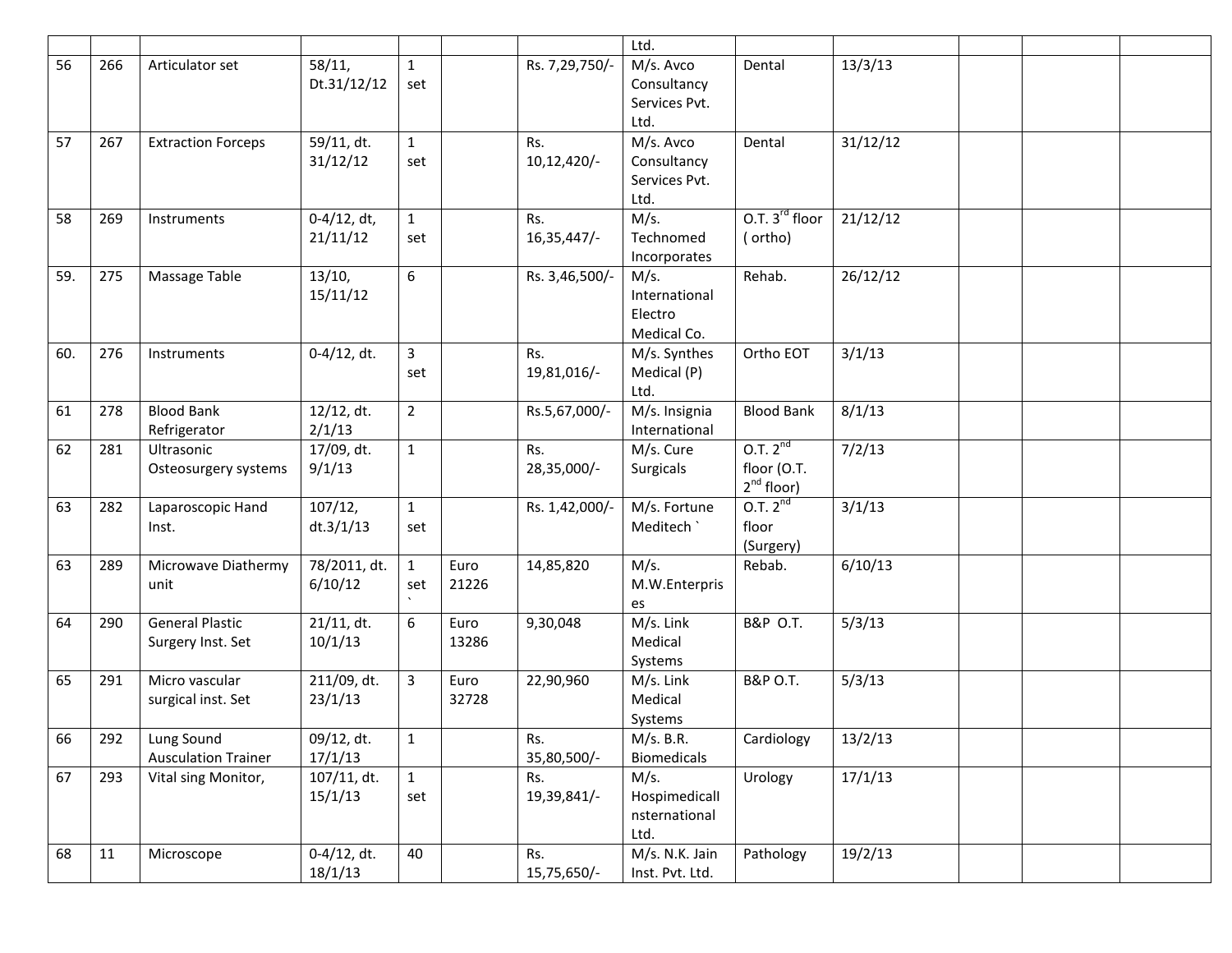| 69 | 12 | Microscoepe                               | O-4/12, dt.<br>18/1/13                   | 65                  |                | Rs.<br>25,60,432/- | M/s. N.K. Jain<br>Inst. Pvt. Ltd.           | Pathology<br>vmmc                       | 20/2/13 |  |  |
|----|----|-------------------------------------------|------------------------------------------|---------------------|----------------|--------------------|---------------------------------------------|-----------------------------------------|---------|--|--|
| 70 | 14 | <b>Horizontal Rectantal</b><br>Sterilizer | $0-4/12,$                                | 01                  |                | Rs. 5,54,773/-     | M/s.<br>SurgiconMede<br>quip Pvt. Ltd.      | O.T 3 <sup>rd</sup> Floor<br><b>CIO</b> | 22/3/13 |  |  |
| 71 | 15 | Fluoresent<br>Microscope                  | 102/11, dt.<br>29/11/12                  | $\mathbf{1}$<br>set |                | Rs.<br>10,70,328/- | M/s. Radical<br>Instruments,                | Microbiolog                             |         |  |  |
| 72 | 16 | Instruments for eye                       | $0-$<br>4/M&E/12,<br>dt. 22/1/13         | $\mathbf{1}$<br>set |                | Rs. 3,44,846/-     | M/s. Indo<br>Meditech                       | Eye                                     | 21/2/13 |  |  |
| 73 | 17 | <b>Emergency Patient</b><br>Trolley       | Υ-<br>11016/158/<br>2012, dt.<br>22/1/13 | 8                   | Euro<br>43,048 | 30,13,360          | M/s.<br>Hospimedica<br>International<br>Ltd | Surgery O.T.                            | 16/2/13 |  |  |
| 74 | 18 | Multiparameter<br>Monitor                 | 27/12, dt.<br>24/1/13                    | 3                   |                | Rs. 2,34,675/-     | M/s. Sai<br>Hospital<br>Solutions           | Neurology                               | 18/1/13 |  |  |
| 75 | 19 | Instruments for CIO                       | O-4/12, dt.<br>24/1/13                   | $\mathbf{1}$<br>set |                | Rs.<br>57,43,108/- | M/s. Ahuja<br>Sons Surgicals                | O.T. 3 <sup>rd</sup> floor              | 24/1/13 |  |  |
| 76 | 20 | Dental Chair Cum unit                     | $0-4/12$ , dt.<br>29/1/13                | 4                   |                | Rs.<br>24,48,600/- | M/s. Unicorn<br>denmart                     | Dental OPD                              | 25/2/13 |  |  |
| 77 | 23 | <b>Pedicle Subtraction</b><br>Osteotomy   | 18/12, dt.<br>30/1/13                    | $\mathbf{1}$        |                | Rs.<br>12,26,968/- | M/s. Global<br>Medicals                     | O.T. 3 <sup>rd</sup> floor              | 7/2/13  |  |  |
| 78 | 27 | Horizontal steam<br>sterilizer            | $0-4/12$ , dt.<br>5/2/13                 | $\mathbf{1}$        |                | Rs. 2,25,475/-     | M/s.<br>SurgicoinMede<br>quip Pvt. Ltd.     | Ortho EOT                               |         |  |  |
| 79 | 28 | Lab. Refrigerator                         | 68/09<br>,dt. 7/2/13                     | 3                   |                | Rs.2,89,155/-      | M/s. Yorco<br>Sales Pvt. Ltd.               | Microbiolog                             | 18/2/13 |  |  |
| 80 | 29 | Instruments for ENT                       | 223/11,<br>dt. 2/1/13                    | $\mathbf{1}$<br>set |                | Rs. 4,00,701/-     | M/s. Masppo<br>Medical<br>Devices           | <b>ENT</b>                              | 13/2/13 |  |  |
| 81 | 33 | Sequential<br>compression                 | 12/12,<br>dt. 15/2/13                    | $\mathbf{1}$        |                | Rs. 2,87,700/-     | M/s.<br>DevYogImpex<br>Pvt. Ltd.            | Main ICU                                | 1/3/13  |  |  |
| 82 | 34 | <b>Vital Monitor</b>                      | /12<br>Dt. 15/2/13                       | 9                   |                | Rs. 5,24,948/      | M/s. Schiller<br>Healthcare<br>India        | Gyane                                   |         |  |  |
| 83 | 35 | Single Chamber<br>pacemaker               | 07/12,<br>Dt. 14/2/13                    | 6                   |                | Rs.5,24,948/-      | M/s. Advent<br>Medical<br>Devices           | <b>CTVS</b>                             | 25/3/13 |  |  |
| 84 | 36 | Daul Chamber<br>pacemaker                 | 07/12<br>Dt.14/2/13                      | $\mathbf{1}$        |                | Rs. 1,99,043/-     | M/s. Advent<br>Medical<br>Devices           | <b>CTVS</b>                             | 25/3/13 |  |  |
| 85 | 43 | Micro surgical                            | $\overline{216/09}$ , dt.                | $\mathbf{1}$        | Euro           | 18,95,040          | M/s.                                        | B&P                                     |         |  |  |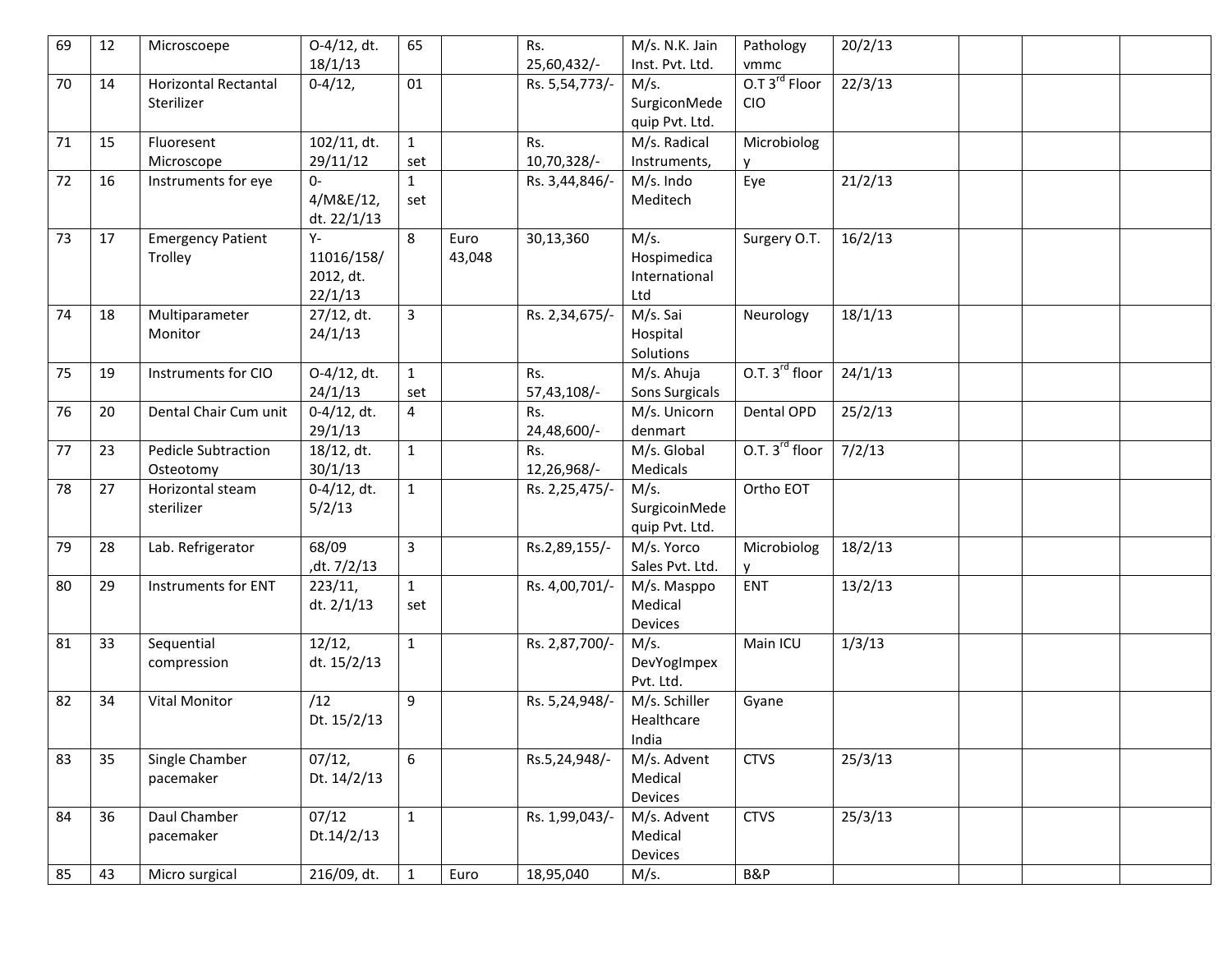|     |    | Instrument set                                       | 26/2/13                   | set                 | 27072.00 |                    | Cosmotech                                        |                             |         |  |  |
|-----|----|------------------------------------------------------|---------------------------|---------------------|----------|--------------------|--------------------------------------------------|-----------------------------|---------|--|--|
|     |    |                                                      |                           |                     |          |                    | Medicaments                                      |                             |         |  |  |
| 86  | 47 | Electrical operated<br>small bone surgery<br>systems | 13/12, dt.<br>27/2/13     | $\mathbf{1}$        |          | Rs.<br>14,00,154/- | M/s.Premier<br>Surgical                          | B&P                         | 21/3/13 |  |  |
| 87  | 49 | Cystocope                                            | 28/12<br>Dt.<br>1/3/2013  | $\mathbf{1}$        |          | Rs. 2,63,550/-     | M/s. Shalyaa<br>International                    | Mty. O.T.                   | 13/3/13 |  |  |
| 88  | 56 | General Surgery Inst.                                | 106/10<br>Dt.<br>6/3/2013 | $\mathbf{1}$<br>set |          | Rs.3,78,476        | M/s. A2Z<br>Medical<br>&Surgical<br>Suppliers    | Surgery                     | 25/3/13 |  |  |
| 89  | 57 | General Surgery Inst.                                | 106/10<br>Dt. 6/3/13      | $\mathbf{1}$<br>set |          | Rs. 3,78,475       | M/s.Sai<br>Hospital<br>Solution                  | Surgery                     | 25/3/13 |  |  |
| 90  | 58 | Lab. Refrigerator                                    | 24/12<br>Dt.6/3/13        | 3                   |          | Rs. 7,87,500       | M/s. Insignia<br>International                   | Lab.<br>Medicine            | 15/3/13 |  |  |
| 91  | 59 | Portable Spirometer                                  | 127/11<br>Dt. 6/3/13      | $\mathbf{1}$        |          | Rs. 2,05,837       | M/s. Digiteck<br>Medical<br>Systems Pvt.<br>Ltd. | Physiology<br><b>VMMC</b>   | 18/3/13 |  |  |
| 92  | 60 | Endoscopic Camera                                    | 28/12<br>Dt. 7/3/13       | $\mathbf{1}$        |          | Rs. 12,33,750      | M/s. Arogya<br>International                     | Mty. O.T.                   | 18/3/13 |  |  |
| 93  | 61 | Minimally access<br>retractor system                 | 17/12, dt.<br>8/3/13      | $\mathbf{1}$<br>set |          | Rs. 43,87,410      | M/s. Global<br>Medicals<br>Solutions             | O.T. 3 <sup>rd</sup> floor  |         |  |  |
| 94  | 65 | <b>Delivery Table</b>                                | 125/11,dt.<br>15/3/13     | 16                  |          | Rs. 2,58,720       | M/s. A Square<br>Systems                         | LR-1& II                    | 28/3/13 |  |  |
| 95  | 66 | <b>Cardiology Patient</b><br>Simulator               | 09/12, dt.<br>13/2/13     | $\mathbf{1}$        |          | Rs. 82,11,000      | $M/s.$ BR<br>Biomedicals<br>Pvt. Ltd.            | Cardiology                  | 19/3/13 |  |  |
| 96  | 67 | <b>Transport Ventilator</b>                          | 26/12                     | $\overline{2}$      |          | Rs. 7,32,900       | M/s. MHS<br>Medicare India<br>(P) Ltd.           | Ward-16                     | 25/3/13 |  |  |
| 97  | 68 | Deep Freezer                                         | 35/12<br>Dt. 18/3/13      | $\mathbf{1}$        |          | Rs. 3,36,000       | M/s. Insignia<br>International                   | Pharmachol<br>ogy VMMC      | 20/3/13 |  |  |
| 98  | 70 | IV Arm with<br>circulation Pum                       | 50/12, dt.<br>20/3/13     | 3                   |          | Rs. 6,06,060       | $M/s.$ BR<br><b>Biomedicals</b><br>Pvt. Ltd.     | School of<br><b>Nursing</b> | 22/3/13 |  |  |
| 99  | 71 | Obstetric examination                                | 49/12<br>Dt. 20/3/13      | 3                   |          | Rs. 22,75,056      | $M/s.$ BR<br><b>Biomedicals</b><br>Pvt Ltd.      | School of<br><b>Nursing</b> | 22/3/13 |  |  |
| 100 | 72 | Seamless Limbs<br>Pediatric                          | 51/12, dt.<br>20/3/13     | $\overline{2}$      |          | Rs. 8,68,686       | $M/s.$ BR<br>Biomedicals                         | School of<br>Nursing        | 22/3/13 |  |  |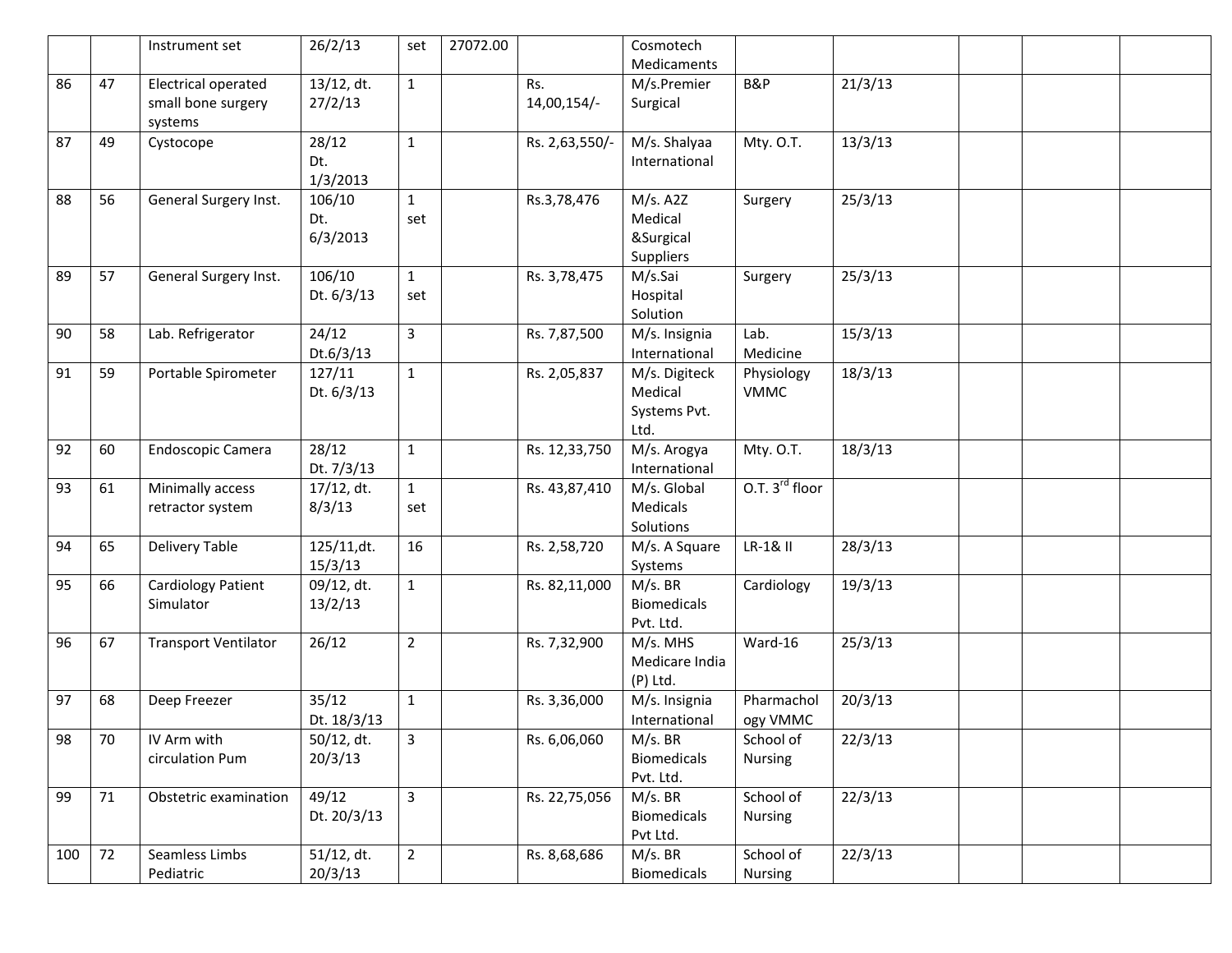|     |    |                             |               |                |      |               | Pvt. Ltd.       |                   |         |  |  |
|-----|----|-----------------------------|---------------|----------------|------|---------------|-----------------|-------------------|---------|--|--|
| 101 | 73 | Instruments for             | 106/11, dt.   | $\mathbf{1}$   | Euro |               | M/s. Flex       | $0.7.2^{nd}$      | 5/3/13  |  |  |
|     |    | Laparoscopy                 | 20/3/13       | set            | 8914 |               | Medicare        | floor             |         |  |  |
|     |    |                             |               |                |      |               | Systems Pvt.    | (surgery)         |         |  |  |
| 102 | 77 | <b>Patient Warming</b>      | $11/11$ , dt. | $\overline{2}$ | Euro |               | M/s.            | Urology           | 22/3/13 |  |  |
|     |    | Systems                     | 21/3/13       |                | 5815 |               | Hospimedical    |                   |         |  |  |
|     |    |                             |               |                |      |               | International   |                   |         |  |  |
|     |    |                             |               |                |      |               | Ltd.            |                   |         |  |  |
| 103 | 78 | Uretero Renoscope           | 23/12, Dt.    | 01             |      | Rs. 3,24,857  | M/s. Eagle      | Urology           | 25/5/13 |  |  |
|     |    |                             | 21/3/13       |                |      |               | Medical         |                   |         |  |  |
|     |    |                             |               |                |      |               | Systems Pvt.    |                   |         |  |  |
|     |    |                             |               |                |      |               | Ltd.            |                   |         |  |  |
| 104 | 79 | Pead.Uretero                | 23/12, dt.    | $\mathbf{1}$   |      | Rs. 2,33,100  | M/s. Eagle      | Urology           | 25/3/13 |  |  |
|     |    |                             |               |                |      |               | Medical         |                   |         |  |  |
|     |    | Renoscope                   | 21/3/13       |                |      |               |                 |                   |         |  |  |
|     |    |                             |               |                |      |               | Systems Pvt.    |                   |         |  |  |
|     |    |                             |               |                |      |               | Ltd.            |                   |         |  |  |
| 105 | 80 | <b>ICU Ventilator</b>       | 73/12,        | 6              |      | Rs. 77,42,700 | M/s. Schiller   | $ICU-2$           |         |  |  |
|     |    |                             | dt.21/3/13    |                |      |               | Healthcare      |                   |         |  |  |
| 106 | 81 | <b>Advanced CPR</b>         | 09/12 dt.     | $\mathbf{1}$   |      | Rs. 4,26,563  | M/s. Delhi      | Cardiology        |         |  |  |
|     |    |                             | 22/3/13       |                |      |               | Surgical &      |                   |         |  |  |
|     |    |                             |               |                |      |               | Dressing        |                   |         |  |  |
| 107 | 83 | O.T. Light                  | 21/12dt.      | $\mathbf{1}$   |      | Rs. 13,55,550 | M/s. Scorpia    | EYE O.T.          |         |  |  |
|     |    |                             | 22/3/13       |                |      |               | India Medicare  |                   |         |  |  |
|     |    |                             |               |                |      |               | Pvt. Ltd.       |                   |         |  |  |
| 108 | 86 | <b>Spinal Trolley</b>       | 16/12         | 10             |      | Rs. 23,99,250 | M/s. Shalyaa    | Ortho OPD         | 23/3/13 |  |  |
|     |    |                             | Dt. 23/3/13   |                |      |               | International   |                   |         |  |  |
| 109 | 87 | Portable                    | 15/12, dt.    | $\overline{3}$ |      | Rs. 82,81,050 | M/s. Choksi     | $ICU-2$           |         |  |  |
|     |    | Echocardiography            | 22/3/13       |                |      |               | Immagine Ltd.   | Cardiology        |         |  |  |
|     |    | Machine                     |               |                |      |               |                 | <b>CTVS</b>       |         |  |  |
| 110 | 90 | <b>Automatic Electronic</b> | 16/12, dt.    | 03             |      | Rs. 3,71,250  | M/s. Inor       |                   |         |  |  |
|     |    | <b>Tourniuet Systems</b>    | 26/3/13       |                |      |               | Medical         |                   |         |  |  |
|     |    |                             |               |                |      |               | Products Ltd.   |                   |         |  |  |
| 111 | 92 | <b>Magnigying Surgical</b>  | 14/12, dt.    | 10             |      | Rs. 2,92,425  | M/s. APH        | Burns O.T.        | 30/3/13 |  |  |
|     |    | Loupes                      | 28/3/13       |                |      |               | Medical         |                   |         |  |  |
|     |    |                             |               |                |      |               | System          |                   |         |  |  |
| 112 | 93 | Hamatology Analyzer         | 26/12, dt.    | 01             |      | Rs.2,46,750   | M/s. Sai        | B&P. Lab.         |         |  |  |
|     |    |                             | 28/3/13       |                |      |               | Hospital        |                   |         |  |  |
|     |    |                             |               |                |      |               | Solution        |                   |         |  |  |
| 113 | 94 | Dual Channel                | 29/12.        | 01             |      | Rs. 1,49,625  | M/s. Mediquip   | PMR               | 28/3/13 |  |  |
|     |    | Electrotherapy              | dt.23/3/13    |                |      |               | Enterprises,    | (Rehab)           |         |  |  |
| 114 | 95 | Donar Couches               | 13/12,        | 6              |      | Rs. 9,23,669  | M/s. Span       | <b>Blood Bank</b> | 25/3/13 |  |  |
|     |    |                             | dt. 23/3/13   |                |      |               | Healthcare      |                   |         |  |  |
|     |    |                             |               |                |      |               | Pvt.            |                   |         |  |  |
| 115 | 96 | Table top centrifuge        | $13/dt$ .     | $\overline{2}$ |      | Rs. 1,45,755  | M/s. Scientific | <b>Blood Bank</b> | 30/3/13 |  |  |
|     |    |                             |               |                |      |               |                 |                   |         |  |  |